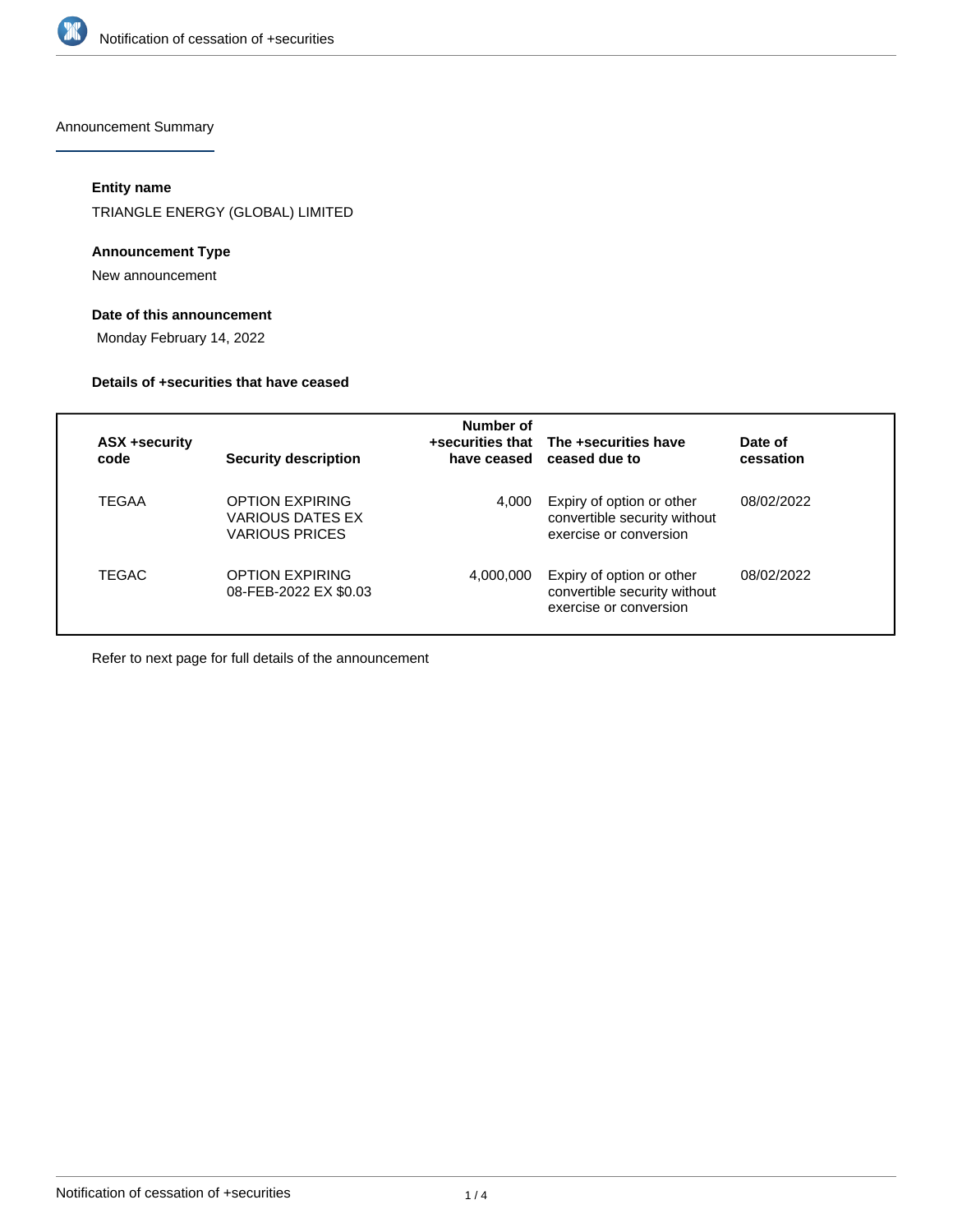

Part 1 - Announcement Details

### **1.1 Name of +Entity**

TRIANGLE ENERGY (GLOBAL) LIMITED

We (the entity named above) provide the following information about our issued capital.

**1.2 Registered Number Type** ABN

**Registration Number** 52110411428

**1.3 ASX issuer code** TEG

**1.4 The announcement is** New announcement

### **1.5 Date of this announcement**

14/2/2022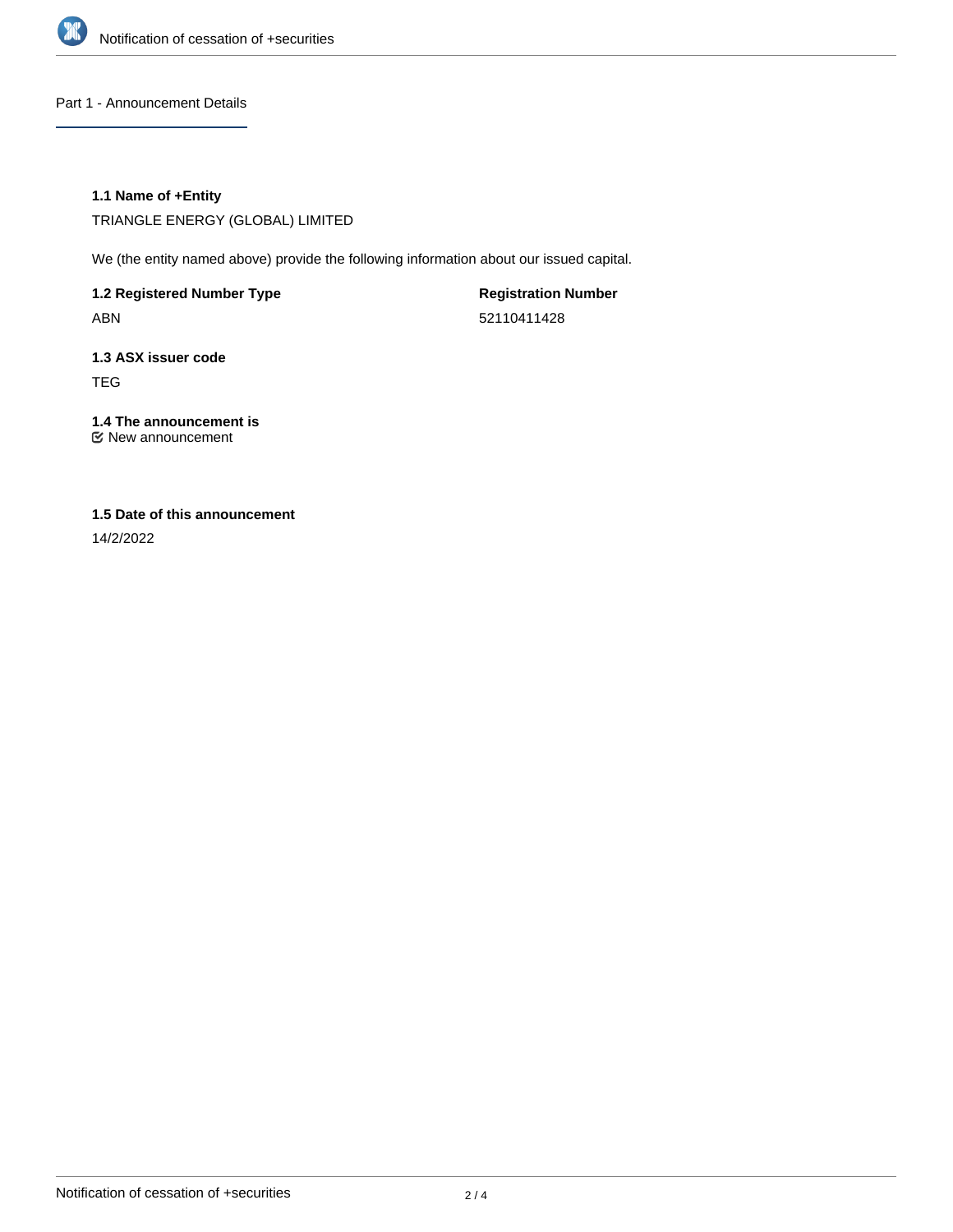

# Part 2 - Details of +equity securities or +debt securities that have ceased

| <b>ASX +Security Code and Description</b>     |                                                                               |  |  |  |  |  |
|-----------------------------------------------|-------------------------------------------------------------------------------|--|--|--|--|--|
| TEGAC : OPTION EXPIRING 08-FEB-2022 EX \$0.03 |                                                                               |  |  |  |  |  |
| Unquoted +equity securities that have ceased  |                                                                               |  |  |  |  |  |
| Number of securities that have ceased         |                                                                               |  |  |  |  |  |
| 4,000,000                                     |                                                                               |  |  |  |  |  |
| <b>Reason for cessation</b>                   |                                                                               |  |  |  |  |  |
|                                               | Expiry of option or other convertible security without exercise or conversion |  |  |  |  |  |
| Date of cessation<br>8/2/2022                 | Is the entity paying any consideration for the cessation?<br>় No             |  |  |  |  |  |
|                                               | Any other information the entity wishes to notify to ASX about the cessation? |  |  |  |  |  |
| <b>ASX +Security Code and Description</b>     |                                                                               |  |  |  |  |  |
|                                               | TEGAA: OPTION EXPIRING VARIOUS DATES EX VARIOUS PRICES                        |  |  |  |  |  |
| Unquoted +equity securities that have ceased  |                                                                               |  |  |  |  |  |
| Number of securities that have ceased         |                                                                               |  |  |  |  |  |
| 4,000                                         |                                                                               |  |  |  |  |  |
| <b>Reason for cessation</b>                   |                                                                               |  |  |  |  |  |
|                                               | Expiry of option or other convertible security without exercise or conversion |  |  |  |  |  |
| Date of cessation<br>8/2/2022                 | Is the entity paying any consideration for the cessation?<br><b>MO</b>        |  |  |  |  |  |
|                                               | Any other information the entity wishes to notify to ASX about the cessation? |  |  |  |  |  |